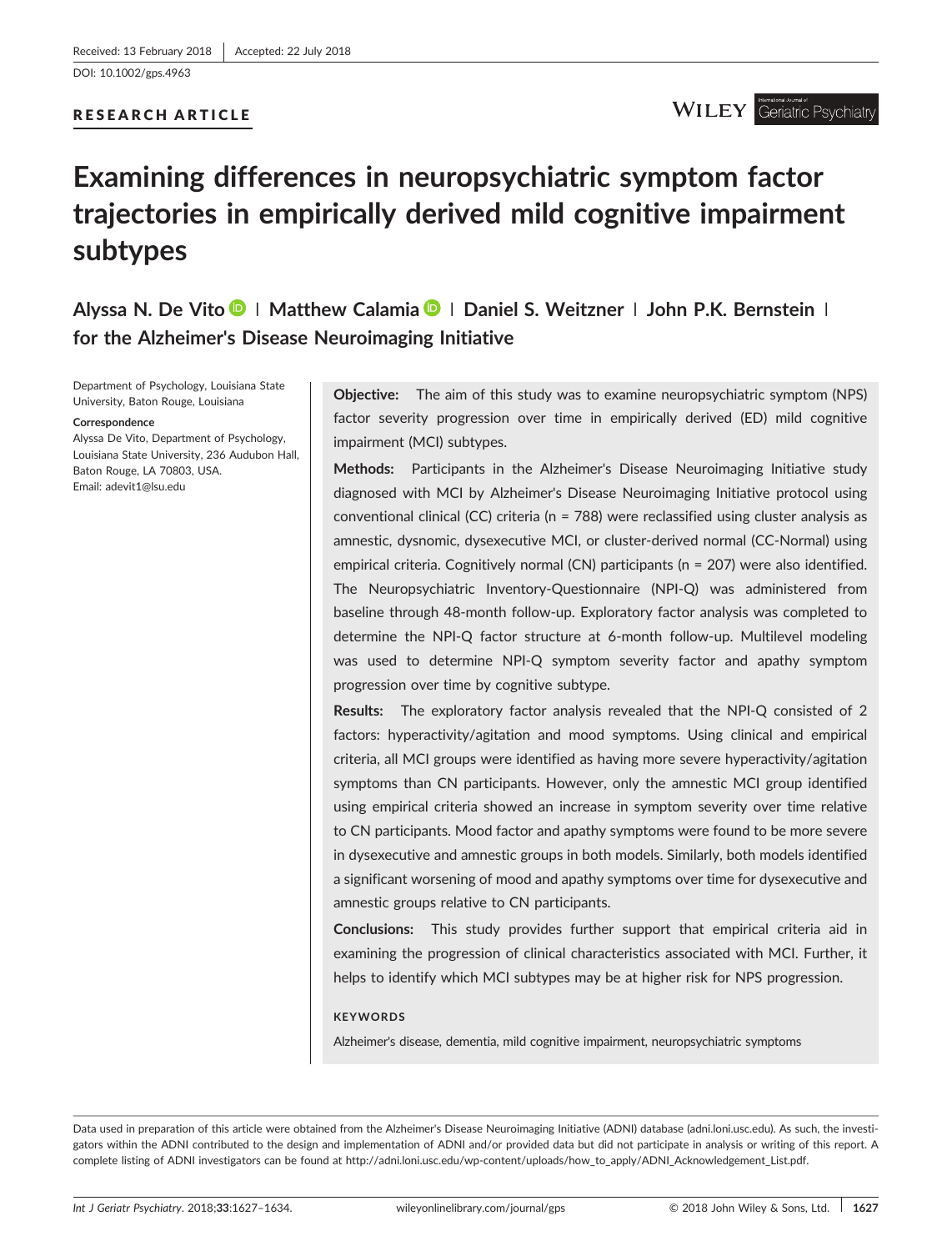# 1 | INTRODUCTION

Alzheimer's disease (AD) is a growing public health problem, with an estimated 5.5 million people living with the disease in 2017 in the United States. By 2050, these rates are projected to increase to approximately 16 million people in the United States.<sup>1</sup> There is substantial biological and clinical evidence that neuropathological processes begin years before functional decline is evident.<sup>2</sup> Therefore, the understanding and identification of prodromal elements of AD is crucial for future disease intervention.

The most widely studied prodromal state of progressive dementias such as AD is mild cognitive impairment (MCI), a condition that is conceptualized as the transition between normal cognition and dementia. Patients with MCI have subjective and/or objective neuropsychological evidence of mild memory complaints in the absence of significant functional decline. $3$  In recent years, a series of studies have highlighted the need for empirically derived MCI diagnosis because of increased susceptibility of false positive errors when utilizing conventional MCI criteria.<sup>3,4</sup> Conventional criteria used to diagnose MCI utilizes cognitive screening measures (e.g., MMSE), limited neuropsychological assessment (e.g., 1 memory subtest), and clinical judgement<sup>5</sup> whereas empirical criteria relies heavily on broader neuropsychological assessment (e.g., using several tests to measure across cognitive domains) as well as clinical judgment. Research using empirical criteria has identified several subtypes of MCI: individuals with a primary impairment in memory (amnestic) or a primary impairment in other cognitive domains (nonamnestic) such as a primary impairment in language (dysnomic), a primary impairment in executive function (dysexecutive), as well as a subtype with impairments in more than 1 domain (multidomain MCI).<sup>6,7</sup>

The identification of these subtypes has been shown to improve diagnostic precision of  $MCI<sup>3</sup>$  and has clarified relationships with prodromal biomarkers of AD as well as identified differing disease trajectories among subtypes.<sup>6,8</sup> Further, a study by Thomas and coworkers (2017) identified differing functional status trajectories across empirically derived MCI subtypes, such that dysexecutive individuals experienced steeper rates of functional decline over time compared to dysnomic or amnestic groups.<sup>9</sup> While many studies have examined biomarkers in empirically derived MCI subtypes, prodromal clinical markers such as neuropsychiatric symptoms (NPS) have not been yet examined in the context of these subtypes.

Neuropsychiatric symptoms are psychiatric or behavioral symptoms of dementia that often precede significant cognitive decline.<sup>10</sup> Neuropsychiatric symptoms are prevalent in both early and later stages of progressive dementias with approximately 50% of individuals with MCI experiencing at least 1 NPS.<sup>11</sup> The presence of NPS, even of mild severity, is linked with accelerated and higher rates of progression from MCI to dementia.<sup>10</sup> increased functional impairment.<sup>12</sup> higher need for institutionalized care, $^{13}$  poorer quality of life, $^{14}$  substantial neuropathological burden, $15,16$  and increased caregiver burden. $17$ 

Investigations into the role that NPS play in MCI as well as risk for conversion to AD have been limited. The majority of studies use conventional rather than empirical diagnostic criteria, $18,19$  examine a single NPS (e.g., anxiety), or examine the overall number or severity of NPS.<sup>2</sup> Previous research suggests that clinically derived subtypes

#### Key points

- Empirically derived mild cognitive impairment (MCI) subtypes have different neuropsychiatric symptom factor trajectories.
- Amnestic MCI participants experienced more severe agitation/hyperactivity symptoms compared to other MCI subtypes.
- Amnestic and dysexecutive MCI participants experienced more severe mood and apathy symptoms over time compared to dysnomic MCI subtypes.

of MCI may have differing NPS profiles, although the literature is mixed regarding these relationships.<sup>18,20</sup> Previous work suggests that individuals with amnestic MCI may be more likely to develop NPS, have more severe NPS trajectories, and be more likely to progress to dementia than those with nonamnestic MCI.<sup>20,21</sup> However, other studies found few associations between amnestic MCI and NPS.<sup>18</sup> Prodromal differences in NPS profiles may result from early neurodegeneration that is not yet detectable by screening measures.

Recent neuroimaging research provides support for differing NPS profiles by linking certain NPS to brain regions that are commonly affected in specific MCI subtypes. For example, Pa and coworkers (2009) found that individuals with left prefrontal atrophy, a region impaired in those with dysexecutive MCI, were more likely to experience behavioral (e.g., disinhibition) and emotional regulation problems. $^{22}$ 

This study proposes to build upon previous work by examining the presence and progression in severity of NPS factors in the context of empirically derived subtypes of MCI. Examining NPS symptom factors rather than specific symptoms is likely to lead to increased ease in identifying associations between symptoms and trajectories as well as making intervention more feasible.<sup>23,24</sup> Given that NPS often serve as prodromal warning signs of cognitive decline, a better understanding of how these symptoms operate in MCI is likely to facilitate potential for earlier detection and intervention for both cognitive and psychiatric symptoms.<sup>10</sup>

## 2 | METHODS

#### 2.1 | Participants

The present study was approved by the Louisiana State University institutional review board. The study included 788 MCI participants and 207 cognitively normal (CN) participants from the Alzheimer's Disease Neuroimaging Initiative (ADNI). Criteria for ADNI eligibility and diagnostic classifications are described at [http://www.adni](http://www.adni-info.org/Scientists/ADNIGrant/ProtocolSummary.aspx)‐info. [org/Scientists/ADNIGrant/ProtocolSummary.aspx](http://www.adni-info.org/Scientists/ADNIGrant/ProtocolSummary.aspx). All participants were 55 to 91 years old, had a modified Hachinski score ≤4, and had an informant whom was able to provide an evaluation of functioning. See Table 1 for demographic information. The CN group included individuals who remained cognitively normal throughout their participation in ADNI.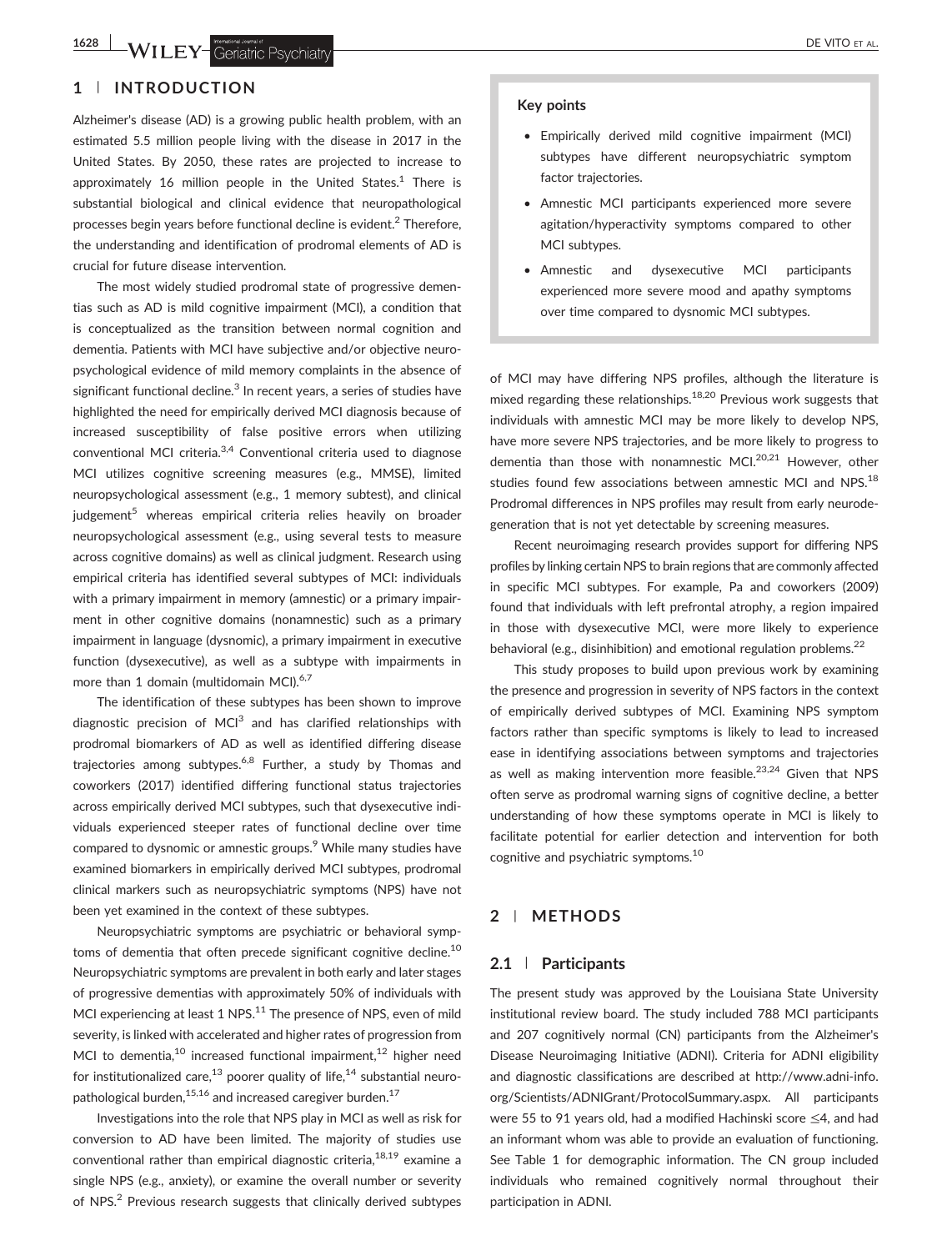#### TABLE 1 Sample demographics

|                             | Age, years<br>M(SD) | Gender, %<br>Female | <b>Education, years</b><br>M(SD) | <b>Symptom Severity</b><br>M(SD) |
|-----------------------------|---------------------|---------------------|----------------------------------|----------------------------------|
| Conventional criteria       |                     |                     |                                  |                                  |
| Cognitively normal          | 76.3(5.4)           | 47.0%               | 16.0(2.8)                        | 0.62(1.3)                        |
| Cluster-derived normal      | 74.4 (8.2)          | 39.1%               | 16.3(2.6)                        | 1.89(2.6)                        |
| <b>Dysexecutive MCI</b>     | 74.8 (7.1)          | 38.3%               | 14.5(3.5)                        | 2.52(3.3)                        |
| Amnestic MCI                | 73.2 (7.0)          | 35.6%               | 15.9(2.8)                        | 2.45(2.9)                        |
| Neuropsychological criteria |                     |                     |                                  |                                  |
| Cognitively normal          | 76.3(5.4)           | 47.0%               | 16.0(2.8)                        | 0.62(1.3)                        |
| Dysexecutive/mixed MCI      | 75.1(7.3)           | 38.9%               | 14.4(3.7)                        | 2.65(3.6)                        |
| <b>Dysnomic MCI</b>         | 74.0 (6.0)          | 36.1%               | 16.2(2.7)                        | 1.97(2.5)                        |
| Amnestic MCI                | 73.6 (7.1)          | 39.0%               | 15.9(2.8)                        | 2.37(2.9)                        |

## 3 | MEASURES

## 3.1 | Neuropsychiatric Inventory‐Questionnaire

The NPI- $Q^{25}$  is a brief 12-item, informant-based questionnaire that assesses psychopathology that commonly occurs in progressive cognitive decline. In the ADNI study, the NPI‐Q is administered at baseline as well as every 6 months during follow‐up visits.

## 3.2 | Neuropsychological testing

Following baseline ADNI diagnosis, participants completed a neuropsychological test battery at yearly follow‐up. The battery included tests of episodic memory (Rey Auditory Verbal Learning Test),<sup>26</sup> language (Category Fluency Test-Animals<sup>27</sup>; Boston Naming Test (30) items),28 and attention/executive functioning (Trail‐Making Test Parts A and B). $29$ 

#### 3.3 | Clinical diagnostic classification

Mild cognitive impairment was diagnosed by ADNI using the following conventional clinical (CC) criteria: (1) self-reported, informantreported, and/or clinician‐reported memory problems; (2) performing below an education‐adjusted normative cutoff score on delayed recall of story A of the WMS‐R Logical Memory Test; (3) global clinical dementia rating score of 0.5; and (4) general cognitive and functional performance such that dementia could not be diagnosed at baseline.<sup>30</sup>

### 3.4 | Neuropsychological diagnostic classification

Empirically derived (ED) diagnostic classification was determined by the procedure outlined by Bondi and colleagues.<sup>6</sup> All ADNI CN and MCI participants were reclassified using the Jak/Bondi neuropsychological-based method applied to their baseline data. Five neuropsychological subtests from ADNI were chosen because of their well‐ established use in the assessment of MCI and consistent administration across all 4 ADNI study periods.<sup>6</sup> These measures were not used in determining ADNI cognitive status diagnosis at initial screening as only the WMS‐IV Logical Memory subtest was used per ADNI study procedure. Each measure was converted to an age‐corrected z‐score using widely accepted normative data as outlined by Bondi and

colleagues<sup>6</sup>: Mayo Older Americans Normative Study<sup>31</sup> for the Rey Auditory Verbal Learning Test and National Alzheimer's Coordinating Center normative $^{27,32}$  for the remaining neuropsychological measures. Participants were considered to have MCI if any of the following criteria were met: (1) They performed >1 SD below the age-corrected normative mean or on both scores within at least 1 cognitive domain (i.e., memory, language, or attention/executive function) and (2) performed >1 SD below the age‐corrected normative mean, in each of the 3 cognitive domains.<sup>6</sup>

# 4 | STATISTICAL ANALYSES

## 4.1 | Descriptive statistics

Differences in baseline demographic characteristics between groups were evaluated using chi-square tests for categorical variables. Analysis of variance (ANOVA) was used to examine differences between groups for continuous demographic and neuropsychological variables.

#### 4.2 | Cluster analysis

Cluster analytic methodology outlined in Bondi and colleagues was used to determine MCI subtype.<sup>6</sup> In the first hierarchical cluster analysis, individuals diagnosed as MCI using CC criteria were completed. In previous studies as well as the current study, the first cluster analysis aids in identifying individuals who have been diagnosed with MCI, but who are cognitively normal by neuropsychological standards.<sup>6</sup> A second hierarchical analysis was conducted using ED criteria, which has been used in previous studies to identify an additional ED-MCI cluster.<sup>6</sup> Ward's method was used in both analyses to calculate the distance between each cluster (squared Euclidean distance) and merge clusters together that produced the smallest increase in overall distances within clusters.

## 4.3 | Factor analysis

The factor structure of the NPI-Q was evaluated using exploratory factor analysis (EFA) with an oblique rotation, as significant correlation among the factors was expected (Mplus,  $7.2$ ).<sup>33</sup> A robust estimator appropriate for ordinal item responses was used (WLSMV) as there are only 4 response categories on the NPI-Q severity scale.<sup>34</sup> Two questions (delusions and hallucinations) were excluded from analyses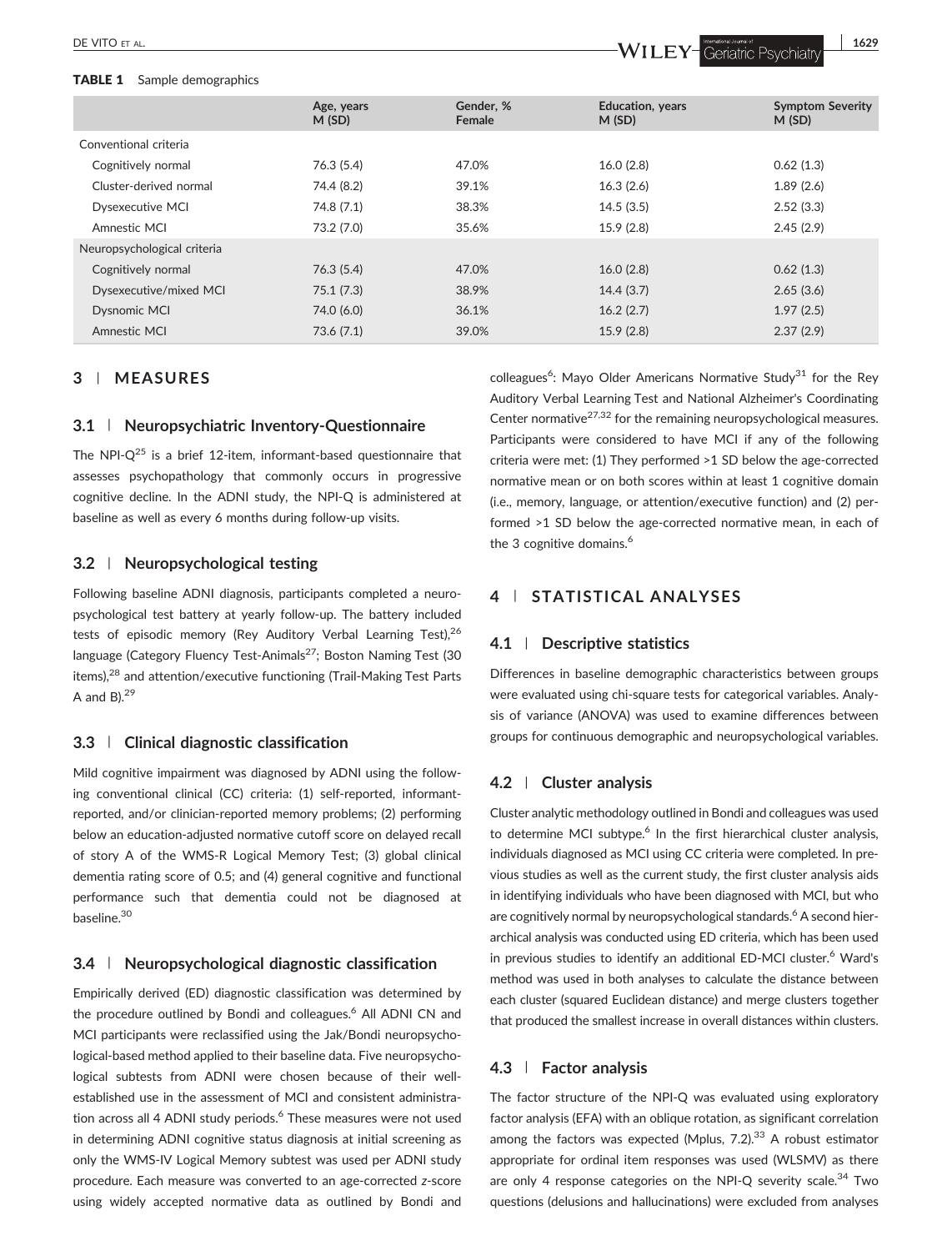1630 WILEY Geriatric Psychiatry **DE VITO ET AL.** 

because of low base rate in the sample. Based on the findings of the factor analysis, composites were calculated by summing the NPI‐Q severity scores. For the current study, the baseline assessment was excluded from analysis because of a lack of variability in symptom severity<sup>35</sup> and because fewer participants were given the NPI-Q at baseline compared to at their 6‐month follow‐up visit. Therefore, by beginning analysis with the 6‐month visit rather than at baseline, this allowed for a larger sample size.

## 4.4 | Multilevel modeling

Multilevel modeling was used to determine whether there were differences in NPI‐Q symptom severity composite scores over time by group. The visit variable included 8 time points that spanned over 4 years. The first analysis using CC criteria included 4 groups: a cognitively normal group (CN), a cluster‐derived normal group (CC‐Normal), a dysexecutive MCI group (CC‐EF), and an amnestic MCI (CC‐ Amnestic) group. The second analysis using ED criteria included 4 groups: a cognitively normal group (CN), a dysexecutive MCI group (ED‐EF), a dysnomic MCI group (ED‐Lang), and an amnestic MCI group (ED‐Amnestic). In both analyses, CN participants were used as the reference group. Age and education were included as covariates as they were found to differ between groups. The intercept was included as a random effect in the model.

#### 5 | RESULTS

#### 5.1 | Cluster analysis

Cluster analysis of 788 participants diagnosed with MCI using CC criteria resulted in 3 subtypes consistent with previous studies 6. 326 participants who performed within the normal range on all neuropsychological measures were considered to be cluster‐derived normal (CC‐Normal). 336 individuals who were primarily impaired on memory measures were considered to be amnestic MCI (CC‐ Amnestic). 126 participants who performed most poorly on attention/executive function measures and had mildly impaired performance on memory and language were considered to have dysexecutive/mixed MCI (CC‐EF). At baseline, significant differences were found between groups on age, education, and overall NPI‐Q symptom severity, but not gender.

The second hierarchical cluster analysis using the 462 individuals diagnosed with MCI using the ED criteria resulted in 3 subtypes.<sup>6</sup> 300 individuals who were primarily impaired on memory measures were considered to be amnestic MCI (ED‐Amnestic). 100 participants who performed most poorly on attention/executive function measures and had mildly impaired performance on memory and language were considered to have dysexecutive/mixed MCI (ED‐EF). 62 participants who had primary impairment on language measures and mild impairments in other domains were classified as dysnomic (ED‐Lang). At baseline, significant differences were found between groups on age, education, and overall NPI symptom severity, but not gender. See Table 1 for demographic descriptive statistics.

## 5.2 | Factor analysis

The results of the EFA are shown in Table 2. The EFA revealed a 2‐factor solution: the first factor consisted of symptoms that are related to "agitation/hyperactivity" and the second factor consisted of symptoms related to "mood problems." Apathy was not included in either factor because of high cross‐loading on both factors; however, a follow‐up analysis was conducted to examine differing trajectories of apathy severity amongst MCI subtypes.

## 5.3 | Multilevel modeling

In both the CC and ED models that examined agitation/hyperactivity symptoms, there were main effects for group, such that the CC‐Normal, CC‐EF, ED‐EF, CC‐Amnestic, and ED‐Amnestic groups exhibited more symptoms than CN participants at baseline. There were no main effects of visit, age, or education. In the model using CC criteria, no group by visit interaction was significant. However, in the ED criteria model, a group by visit interaction was observed for the ED‐Amnestic group, which suggests that ED‐Amnestic individuals experienced more severe agitation/hyperactivity over time. See Table 3 for a summary of agitation/hyperactivity model results.

With respect to mood symptoms (see Table 4), there were no differences in the models utilizing CC or ED criteria, which demonstrated group main effects for CC‐Normal, CC‐EF, ED‐EF, CC‐Amnestic, and ED‐Amnestic groups at baseline. These results indicate that these individuals experience more severe mood symptoms than CN participants. There were no main effects of visit, age, or education. Group by visit interactions were observed for CC‐EF, ED‐EF, CC‐Amnestic, and ED‐Amnestic groups, but not for ED‐Lang participants. This indicates that regardless of criteria, dysexecutive and amnestic groups, but not ED‐Lang individuals, experienced more severe mood problems over time.

Follow‐up analyses examining the trajectory of apathy symptoms among differing MCI subtypes using CC criteria revealed that CC‐Normal, CC‐Amnestic, and CC‐EF participants experienced more apathy symptoms at baseline when compared to CN participants. However, group by visit interactions were only observed for CC‐Amnestic and CC‐EF groups, indicating that these groups experience more apathy symptoms over time. The model utilizing ED criteria demonstrated that all ED‐MCI groups experienced more severe apathy symptoms at baseline compared to CN participants. Similar to CC findings, group

| Symptom               | Agitation/Hyperactivity | <b>Mood Problems</b> |
|-----------------------|-------------------------|----------------------|
| Agitation/aggression  | .67                     | .24                  |
| Dysphoria/depression  | $-.01$                  | .76                  |
| Anxiety               | .22                     | .53                  |
| Euphoria/elation      | .71                     | $-.03$               |
| Apathy/indifference   | .40                     | .34                  |
| Disinhibition         | .80                     | .00                  |
| Irritability/lability | .59                     | .25                  |
| Aberrant motor        | .56                     | $-.03$               |
| Nighttime behavior    | .07                     | .55                  |
| Appetite/eating       | .00.                    | .52                  |

Bold indicates factor loading of .4 or greater.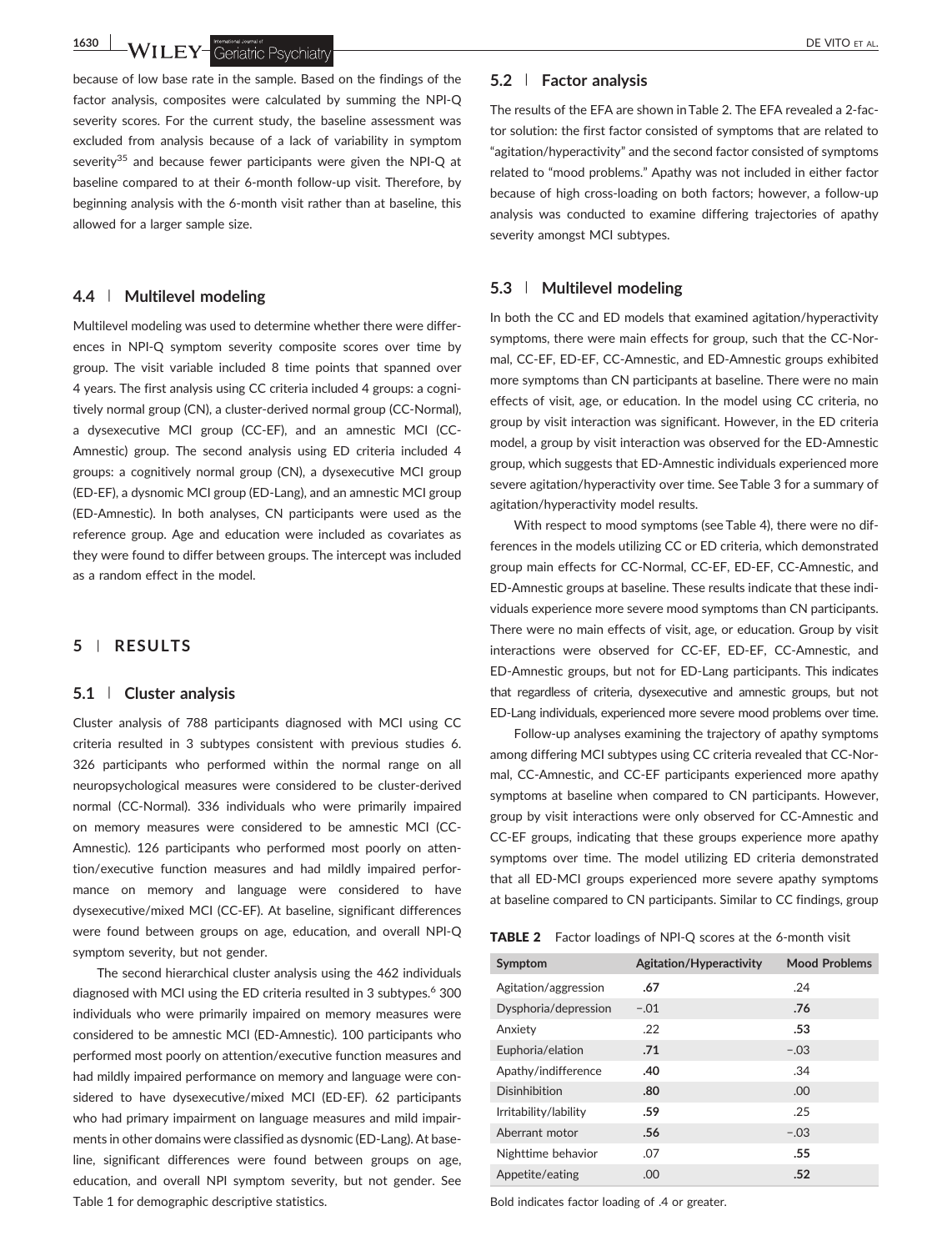TABLE 3 Estimates and effect sizes of variables in the agitation/ hyperactivity model

|                                | <b>Estimate</b> | <b>SE</b> | t      |
|--------------------------------|-----------------|-----------|--------|
| Conventional criteria          |                 |           |        |
| Intercept                      | .49             | .46       | 1.06   |
| Demographic variables          |                 |           |        |
| Age                            | .00             | .01       | $-.51$ |
| Education                      | .00             | .01       | .32    |
| Visit                          | .01             | .02       | .69    |
| Group main effect              |                 |           |        |
| Cluster-derived normal**       | .38             | .13       | 3.02   |
| Dysexecutive MCI***            | .80             | .17       | 4.87   |
| Amnestic MCI***                | .72             | .13       | 5.55   |
| Group $\times$ visit           |                 |           |        |
| Cluster-derived normal × visit | .03             | .24       | 1.08   |
| Dysexecutive MCI × visit       | .02             | .03       | .49    |
| Amnestic MCI × visit           | .04             | .03       | 1.43   |
| Neuropsychological criteria    |                 |           |        |
| Intercept                      | .57             | .46       | 1.22   |
| Demographic variables          |                 |           |        |
| Age                            | .00.            | .00.      | $-.60$ |
| Education                      | .00             | .01       | .16    |
| <b>Visit</b>                   | .01             | .02       | .70    |
| Group main effect              |                 |           |        |
| Dysexecutive MCI***            | .80             | .17       | 4.58   |
| Dysnomic MCI***                | .47             | .13       | 3.65   |
| Amnestic MCI***                | .63             | .13       | 4.99   |
| Group $\times$ visit           |                 |           |        |
| Dysexecutive MCI × visit       | .02             | .03       | .50    |
| Dysnomic MCI × visit           | .01             | .02       | .31    |
| Amnestic MCI × visit*          | .05             | .02       | 2.01   |

Abbreviations: SE, standard error; MCI, mild cognitive impairment.

 $*P < .05$ .

 $*$  $P$  < .01,

 $**p$  < .001.

by visit interactions were revealed for ED‐Amnestic and ED‐EF groups, indicating that these groups experience more apathy symptoms over time. The group by visit interaction was not observed in the ED‐Lang group. See Table 5 for results.

# 6 | DISCUSSION

The current study provides further support that NPS differ in their reported severity level over time in different MCI subtypes. The current study used both the CC ADNI criteria as well as ED criteria because of findings of increased false positive error rates when utilizing CC criteria.4,36 Cluster analyses using an updated database with additional participants identified similar groups as in prior analyses of ADNI data.<sup>6</sup>

To identify NPS factors, an EFA was conducted, in which items loaded on 2 factors: an agitation/hyperactivity factor and a mood problems factor. These findings are similar to results found in other studies. $24,37$  Other studies have identified a "psychosis" factor, $24$  but because of a low base rate in the current sample, this study did not

TABLE 4 Estimates and effect sizes of variables in the mood model

|                                | <b>Estimate</b> | <b>SE</b> | t      |
|--------------------------------|-----------------|-----------|--------|
| Conventional criteria          |                 |           |        |
| Intercept                      | .50             | .44       | 1.14   |
| Demographic variables          |                 |           |        |
| Age                            | .00             | .01       | $-.23$ |
| Education                      | .00             | .01       | .18    |
| Visit                          | .02             | .02       | .79    |
| Group main effect              |                 |           |        |
| Cluster-derived normal**       | .40             | .13       | 3.31   |
| Dysexecutive MCI***            | .63             | .16       | 3.93   |
| Amnestic MCI***                | .57             | .13       | 4.52   |
| Group $\times$ visit           |                 |           |        |
| Cluster-derived normal × visit | .02             | .03       | .57    |
| Dysexecutive MCI × visit*      | .08             | .03       | 2.07   |
| Amnestic MCI × visit**         | .09             | .03       | 3.36   |
| Neuropsychological criteria    |                 |           |        |
| Intercept                      | .61             | .44       | 1.40   |
| Demographic variables          |                 |           |        |
| Age                            | .00             | .01       | $-.44$ |
| Education                      | .00             | .01       | .01    |
| Visit                          | .02             | .02       | .82    |
| Group main effect              |                 |           |        |
| Dysexecutive MCI***            | .66             | .17       | 3.86   |
| Dysnomic MCI***                | .44             | .13       | 3.51   |
| Amnestic MCI***                | .54             | .13       | 4.29   |
| Group $\times$ visit           |                 |           |        |
| Dysexecutive MCI × visit*      | .07             | .04       | 2.00   |
| Dysnomic MCI × visit           | .02             | .03       | .74    |
| Amnestic MCI × visit**         | .08             | .03       | 2.88   |

Abbreviations: SE, standard error; MCI, mild cognitive impairment.

 $*P < 0.5$ 

 $*^{*}P < .01$ .

 $***P < .001$ .

identify a psychosis factor. Apathy demonstrated high cross-loadings on both factors. This is consistent with prior work in patients with dementia showing that apathy is not consistently related to 1 set of NPS.<sup>38</sup> Because of research suggesting its importance as a feature of dementia, apathy was analyzed separately.<sup>39</sup> In the current study, all CC‐ and ED‐MCI participants displayed increased symptoms of apathy compared to CN participants. However, only the CC‐Amnestic, CC‐EF, ED‐Amnestic, and ED‐EF groups experienced these increased symptoms over time. These results are in line with previous research identifying increased levels of apathy in those at risk for dementia. $40,41$ 

Further, all MCI participants displayed more agitation/hyperactivity and mood symptoms at baseline compared to CN participants. This finding was consistent regardless of whether CC criteria or ED criteria were used. CC criteria and ED criteria also both identified the dysexecutive and amnestic groups as experiencing more severe mood symptoms than CN participants over time. However, only the ED criteria identified that the amnestic group experienced more severe agitation/ hyperactivity symptoms over time, whereas using CC criteria did not. This finding suggests that initial classification with the CC criteria may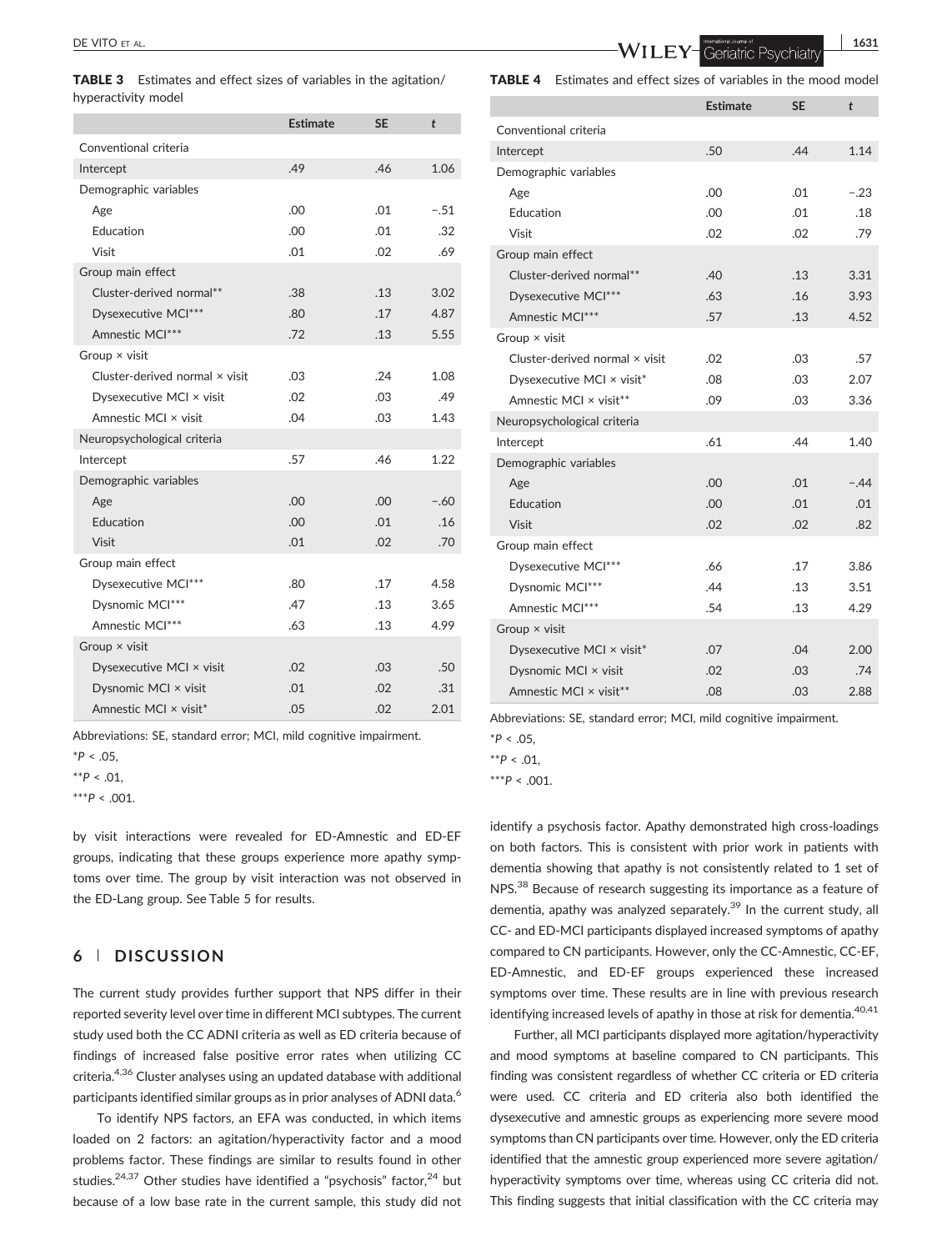TABLE 5 Estimates and effect sizes of variables in the apathy symptom model

|                                | <b>Estimate</b> | <b>SE</b> | $\mathbf{t}$ |
|--------------------------------|-----------------|-----------|--------------|
| Conventional criteria          |                 |           |              |
| Intercept                      | .00             | .17       | .01          |
| Demographic variables          |                 |           |              |
| Age                            | .00             | .00       | .09          |
| Education                      |                 |           |              |
| Visit                          | .01             | .01       | .64          |
| Group main effect              |                 |           |              |
| Cluster-derived normal*        | .12             | .53       | 2.36         |
| Dysexecutive MCI**             | .14             | .07       | 2.16         |
| Amnestic MCI***                | .23             | .05       | 4.22         |
| Group $\times$ visit           |                 |           |              |
| Cluster-derived normal × visit | .01             | .01       | .53          |
| Dysexecutive MCI × visit***    | .06             | .01       | 3.97         |
| Amnestic MCI × visit**         | .03             | .01       | 2.39         |
| Neuropsychological criteria    |                 |           |              |
| Intercept                      | .33             | .23       | .14          |
| Demographic variables          |                 |           |              |
| Age                            | $-.00$          | .00.      | $-1.40$      |
| Education                      | $-.00$          | .01       | $-35$        |
| Visit                          | .01             | .01       | .42          |
| Group main effect              |                 |           |              |
| Dysexecutive MCI*              | .14             | .07       | 1.93         |
| Dysnomic MCI***                | .29             | .09       | 3.24         |
| Amnestic MCI***                | .21             | .06       | 3.59         |
| Group $\times$ visit           |                 |           |              |
| Dysexecutive MCI × visit***    | .06             | .02       | 3.76         |
| Dysnomic MCI × visit           | $-.00$          | .02       | $-.32$       |
| Amnestic MCI × visit**         | .03             | .01       | 2.75         |

SE, standard error; MCI, mild cognitive impairment

 $*P < .05$ 

 $*$  $P$  < .01,

 $**p$  < .001.

not be sensitive enough to identify changes in these symptoms over time. Neuropsychiatric symptoms (e.g., agitation) are clinically important for several reasons including their association with increased mortality and faster rate of decline in patients with  $AD<sup>42</sup>$  Although symptom severity did not differentially increase over time compared to other groups, baseline symptom severity of agitation and aggression was highest in the ED‐EF group. This is consistent with research showing that atrophy of frontal regions of the brain is associated with increased symptoms of agitation<sup>37</sup> and this is crucial because individuals diagnosed with dysexecutive MCI demonstrate atrophy in frontal regions of the brain.<sup>22</sup>

Regarding mood symptoms, there were no differences in model prediction as both the CC and ED criteria models demonstrated that amnestic and dysexecutive individuals experienced more severe symptoms over time. This finding is consistent with research demonstrating that individuals of different subtypes of  $MCI<sup>43</sup>$  frequently endorse depressive symptomatology.

In the current study, the CC‐Normal group exhibited increased agitation/hyperactivity symptoms and mood symptoms compared to CN participants. However, this group did not show significant increases

in either agitation/hyperactivity or mood symptoms over time. It is possible that the CC‐Normal group may be classified in other studies as individuals with subjective cognitive decline (SCD). Individuals experiencing NPS, such as anxiety or depression, are more likely to report SCD, even when not displaying objective cognitive impairments.<sup>44</sup> Despite demonstrating a lack of impairment during initial testing, SCD has been shown to be associated with future cognitive decline.<sup>45</sup> Therefore, individuals reporting SCD warrant follow‐up testing to monitor for potential future decline in objective cognitive performance. Previous research utilizing the ADNI database has found that individuals reporting SCD have been shown to have to have fewer CSF biomarkers for AD and were less likely to convert to AD than the ED MCI subtypes in a prior study. $3$ 

Alternatively, the elevated symptoms in this group at baseline may represent 1 reason for potential misdiagnosis of MCI given their association with objective cognitive performance and subjective cognitive complaints. Neuropsychiatric symptoms, such as anxiety or depression, are associated with a decline in memory performance in healthy functional older adults<sup>15,46</sup> as well as reduced processing speed.<sup>47,48</sup> One CC criteria for MCI is subjective cognitive complaints, and research suggests that subjective cognitive complaints may be related to depressive symptoms.<sup>44</sup>

Overall, accurate diagnosis and identification of NPS, and how they change over time, has the potential for numerous short‐ and long‐term health benefits. The current study has demonstrated that use of ED criteria predicted the onset of more severe agitation/hyperactivity symptoms over time in amnestic MCI individuals. Through the use of the ED criteria, diagnoses will become more accurate, and new treatment interventions can be established. Given that different NPS are experienced by individuals in the different MCI subtypes, different treatments may be more beneficial for 1 subtype of MCI as compared to the others. For example, nonpharmacological interventions tailored for individuals with dementia have demonstrated effectiveness in reducing symptoms such as agitation and depression. Therefore, identifying NPS profiles within ED subtypes of MCI has implications for diagnostic clarity and treatment effectiveness.

# 7 | LIMITATIONS

The ADNI database provides an excellent opportunity to study longitudinal relationships among variables related to cognitive decline in potential neurodegenerative processes. The benefits of utilizing this database include a large sample size consisting of clinical and nonclinical populations. However, there are some limitations to the current study, including those associated with analyzing precollected data such as sample collected, study methodology, and alterations to protocols.49,50

Previous research suggests that NPS prevalence, severity, and trajectories may differ between types of dementia (e.g., AD type vs. frontotemporal dementia). Given that ADNI aims to recruit participants that are on the trajectory for or have AD‐type dementia, this limits the generalizability of these findings to individuals with AD dementia.<sup>51</sup> Further, ADNI protocol requires exclusion of participants with more severe NPS symptoms (e.g., psychosis) at baseline. Therefore, this may help to explain why a psychosis factor was not identified in the current study, but has been identified in previous research.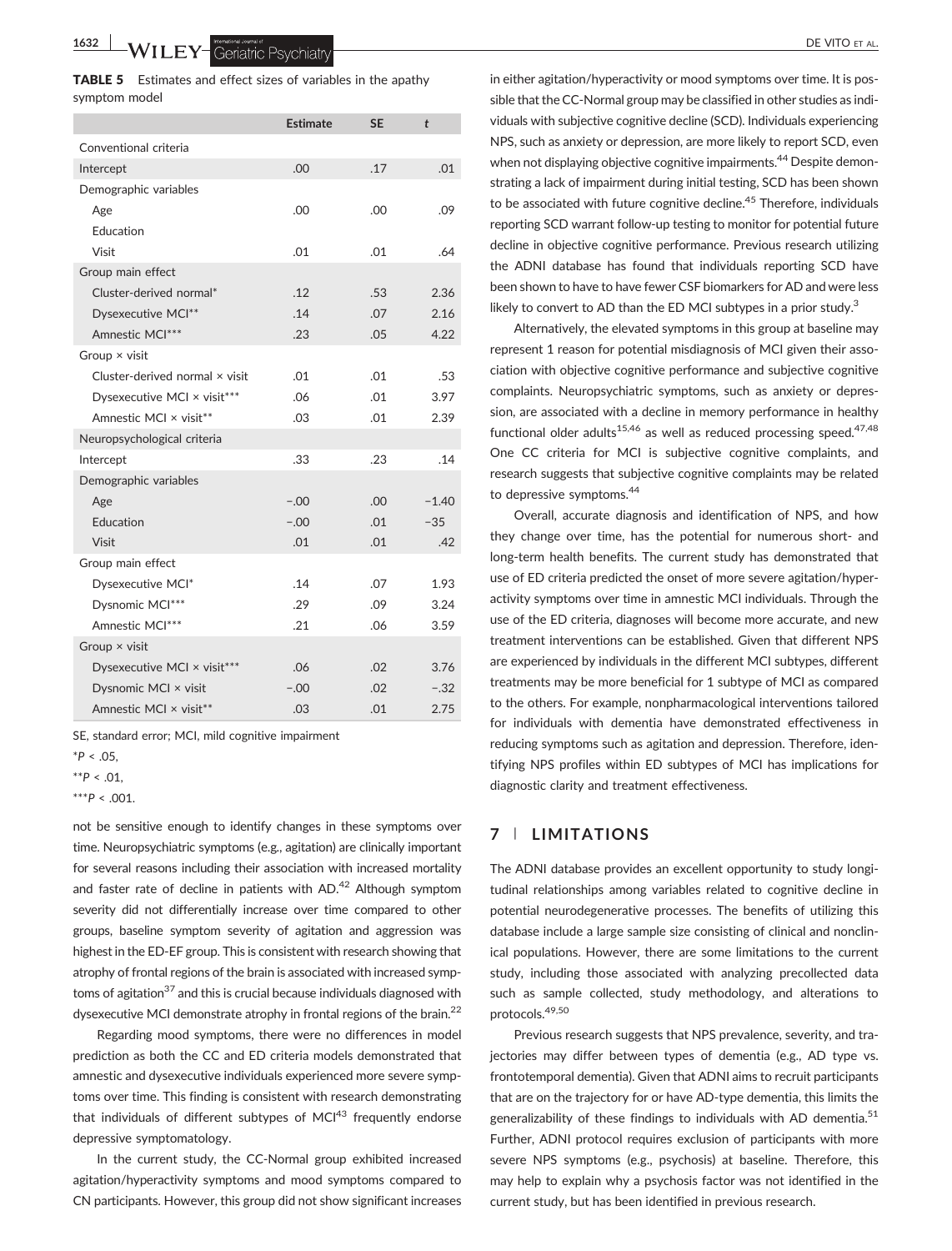Due to ADNI's use of CC criteria which relies heavily on the presence of memory impairment to diagnose MCI, individuals who have presentations consistent with nonamnestic MCI may not have been included in the initial sample. Further, individuals reclassified with ED criteria (e.g., ED-Lang) show primary impairment in 1 domain (e.g., language), but may also demonstrate memory impairments. Therefore, these individuals may represent a MCI subtype described in other studies as "MCI, amnestic, multidomain." <sup>52</sup> Although individuals with nonamnestic MCI presentation have been described, the prevalence rates of these MCI subtypes are not clear.

Regarding limitations related to methodology, given that fewer participants were administered the NPI‐Q at baseline than at their 6‐month follow up, analysis of the NPI‐Q items began at the 6‐month follow‐up. Therefore, symptoms prior to the onset of cognitive testing are not known. Additionally, although other research has used the NPI‐Q to measure NPS in individuals with MCI, it was developed to assess NPS in individuals with dementia.<sup>53</sup> Therefore, the utilization of the NPI-Q with a population that may not have symptoms severe enough to warrant a diagnosis of dementia may be inappropriate. Future studies should examine relationships between ED‐MCI subtypes and NPS severity and progression using measures that may be more appropriate for the population such as the Mild Behavior Checklist (MBI-C).<sup>54</sup> Lastly, because of its cross‐loading on both symptom factors, apathy was analyzed separately, rather than being included in the symptoms factors.

## 8 | CONCLUSION

The current study examined the associations among ED‐MCI subtypes and NPS factors. The current study extends prior work on MCI subtypes derived in ADNI based on both CC and ED criteria. Utilizing ED criteria has previously identified differences in MCI subtypes in their association with biomarkers of pathological aging and associations with functional impairment over time. In the current study, differences were observed both in baseline NPS and change over time across subtype. This highlights the utility of examining ED‐MCI subtypes when studying NPS in older adults with cognitive decline. These differences may partially explain variability across NPS prevalence rates in studies which define MCI in varying ways and often include participants with different patterns of cognitive deficits.

#### ACKNOWLEDGEMENTS

Data collection and sharing for this project was funded by the Alzheimer's Disease Neuroimaging Initiative (ADNI) (National Institutes of Health Grant U01 AG024904) and DOD ADNI (Department of Defense award number W81XWH‐12‐2‐0012). Alzheimer's Disease Neuroimaging Initiative is funded by the National Institute on Aging, the National Institute of Biomedical Imaging and Bioengineering, and through generous contributions from the following: AbbVie, Alzheimer's Association; Alzheimer's Drug Discovery Foundation; Araclon Biotech; BioClinica, Inc.; Biogen; Bristol‐Myers Squibb Company; CereSpir, Inc.; Cogstate; Eisai Inc.; Elan Pharmaceuticals, Inc.; Eli Lilly and Company; EuroImmun; F. Hoffmann‐La Roche Ltd and its affiliated company Genentech, Inc.; Fujirebio; GE Healthcare; IXICO Ltd.; Janssen Alzheimer Immunotherapy Research & Development,

LLC.; Johnson & Johnson Pharmaceutical Research & Development LLC.; Lumosity; Lundbeck; Merck & Co., Inc.; Meso Scale Diagnostics, LLC.; NeuroRx Research; Neurotrack Technologies; Novartis Pharmaceuticals Corporation; Pfizer Inc.; Piramal Imaging; Servier; Takeda Pharmaceutical Company; and Transition Therapeutics. The Canadian Institutes of Health Research is providing funds to support ADNI clinical sites in Canada. Private sector contributions are facilitated by the Foundation for the National Institutes of Health [\(www.fnih.org\)](http://www.fnih.org/). The grantee organization is the Northern California Institute for Research and Education, and the study is coordinated by the Alzheimer's Therapeutic Research Institute at the University of Southern California. Alzheimer's Disease Neuroimaging Initiative data are disseminated by the Laboratory for Neuro Imaging at the University of Southern California.

#### ORCID

Alyssa N. De Vito <http://orcid.org/0000-0002-4078-3869> Matthew Calamia <http://orcid.org/0000-0002-7252-7181>

#### **REFERENCES**

- 1. Association As. 2017 Alzheimer's disease facts and figures. Alzheimers Dement. 2017;13(4):325‐373.
- 2. Rosenberg PB, Mielke MM, Appleby BS, Oh ES, Geda YE, Lyketsos CG. The association of neuropsychiatric symptoms in MCI with incident dementia and Alzheimer disease. Am J Geriatr Psychiatry. 2013;21(7): 685‐695.
- 3. Edmonds EC, Delano‐Wood L, Galasko DR, Salmon DP, Bondi MW. Subtle cognitive decline and biomarker staging in preclinical Alzheimer's disease. J Alzheimers Dis. 2015;47(1):231‐242.
- 4. Jak AJ, Bondi MW, Delano‐Wood L, et al. Quantification of five neuropsychological approaches to defining mild cognitive impairment. Am J Geriatr Psychiatry. 2009;17(5):368‐375.
- 5. Petersen RC, Smith GE, Waring SC, Ivnik RJ, Tangalos EG, Kokmen E. Mild cognitive impairment: clinical characterization and outcome. Arch Neurol. 1999;56(3):303‐308.
- 6. Bondi MW, Edmonds EC, Jak AJ, et al. Neuropsychological criteria for mild cognitive impairment improves diagnostic precision, biomarker associations, and progression rates. J Alzheimers Dis. 2014;42(1):275‐289.
- 7. Saunders NL, Summers MJ. Longitudinal deficits to attention, executive, and working memory in subtypes of mild cognitive impairment. Neuropsychology. 2011;25(2):237‐248.
- 8. Bangen KJ, Clark AL, Werhane M, et al. Cortical amyloid burden differences across empirically‐derived mild cognitive impairment subtypes and interaction with APOE ɛ4 genotype.J Alzheimers Dis. 2016;52(3):849‐861.
- 9. Thomas KR, Edmonds EC, Delano‐Wood L, Bondi MW. Longitudinal trajectories of informant‐reported daily functioning in empirically defined subtypes of mild cognitive impairment. J Int Neuropsychol Soc. 2017;23(6):521‐527.
- 10. Gallagher D, Fischer CE, Iaboni A. Neuropsychiatric symptoms in mild cognitive impairment: an update on prevalence, mechanisms, and clinical significance. Can J Psychiatry. 2017;62(3):161‐169.
- 11. Geda YE, Roberts RO, Knopman DS, et al. Prevalence of neuropsychiatric symptoms in mild cognitive impairment and normal cognitive aging: population‐based study. Arch Gen Psychiatry. 2008;65(10):1193‐1198.
- 12. Ismail Z, Smith EE, Geda Y, et al. Neuropsychiatric symptoms as early manifestations of emergent dementia: provisional diagnostic criteria for mild behavioral impairment. Alzheimers Dement. 2016;12(2):195‐202.
- 13. Selbæk G, Engedal K, Bergh S. The prevalence and course of neuropsychiatric symptoms in nursing home patients with dementia: a systematic review. J Am Med Dir Assoc. 2013;14(3):161‐169.